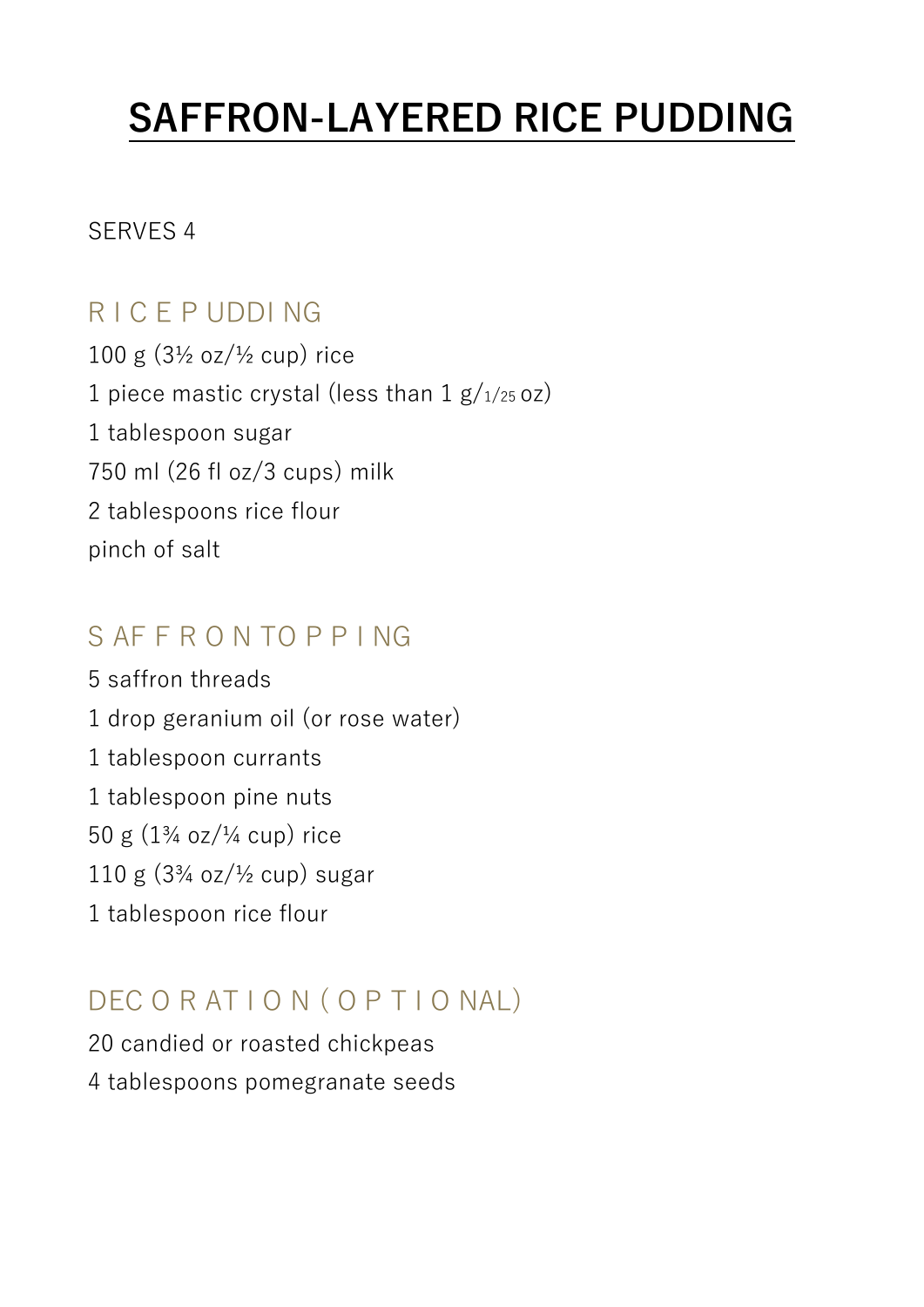Wash the rice in cold running water to remove the excess starch.

Transfer to a saucepan, add 100 ml

(3½ fl oz) of water, bring to the boil and simmer for 10 minutes. The rice will absorb most of the

water.

Crush the mastic crystal into a powder, using a mortar and pestle or the handle of a knife, and then

combine with the sugar. Heat the milk, mastic mixture and strained rice in a saucepan over medium

heat, and bring to the boil. Combine the rice flour with 125 ml (4 fl  $oz/½$  cup) of the boiling milk

mixture and then add to the pan. Add the salt and simmer for 10 minutes, stirring constantly, to

thicken. Remove the pan from the heat and leave to cool for 5 minutes, then divide the rice pudding

equally between four 250 ml (9 fl oz/1 cup) glasses. Leave to cool completely at room temperature

and then transfer to the fridge and chill for 30 minutes.

Next, make the topping. Put the saffron threads in a bowl and cover with 60 ml  $(2 \text{ fl oz}/\frac{1}{4} \text{ cup})$  of

warm water. Stir in the geranium oil and then leave to rest for 20 minutes. Discard the saffron threads

and set aside.

Cover the currants in warm water, leave for 10 minutes and then strain. Toast the pine nuts in a frying

pan over medium heat for 2 minutes, shaking the pan constantly to evenly brown.

Rinse the rice in cold running water to remove the excess starch. Transfer to a saucepan and add 125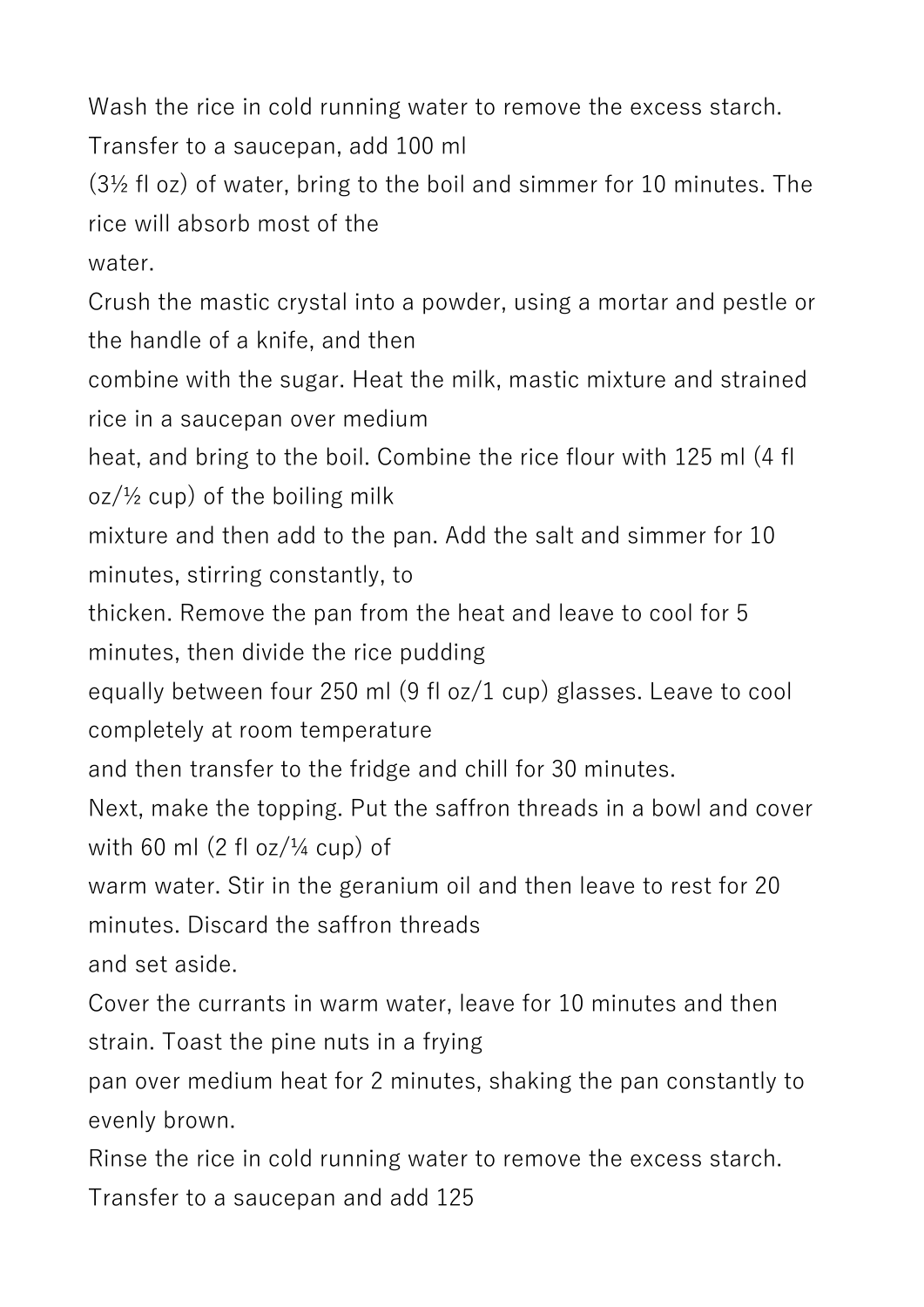ml  $(4 \text{ fl oz}/\frac{1}{2} \text{ cup})$  of water. Bring to the boil and simmer for 10 minutes. Add another 375 ml (13 fl

 $oz/1$ <sup>1</sup>/<sub>2</sub> cups) of water and half the sugar, and continue to simmer for 3 minutes, stirring constantly.

Combine 125 ml  $(4 \text{ fl oz}/\frac{1}{2} \text{ cup})$  of the cooking liquid with the rice flour in a bowl. Discard the

remaining rice mixture, and then pour the rice flour mixture into the pan. Add the remaining sugar and

cook for a further 5 minutes, stirring occasionally. Add the saffron-infused liquid and simmer for a

further 5 minutes until it starts to thicken. Add the currants and pine nuts, remove from the heat and

leave to cool.

Remove the rice puddings from the fridge, cover with saffron topping and then refrigerate again for 1

hour.

Decorate the chilled astarlı sütlaç with the chickpeas and pomegranate seeds, and serve.